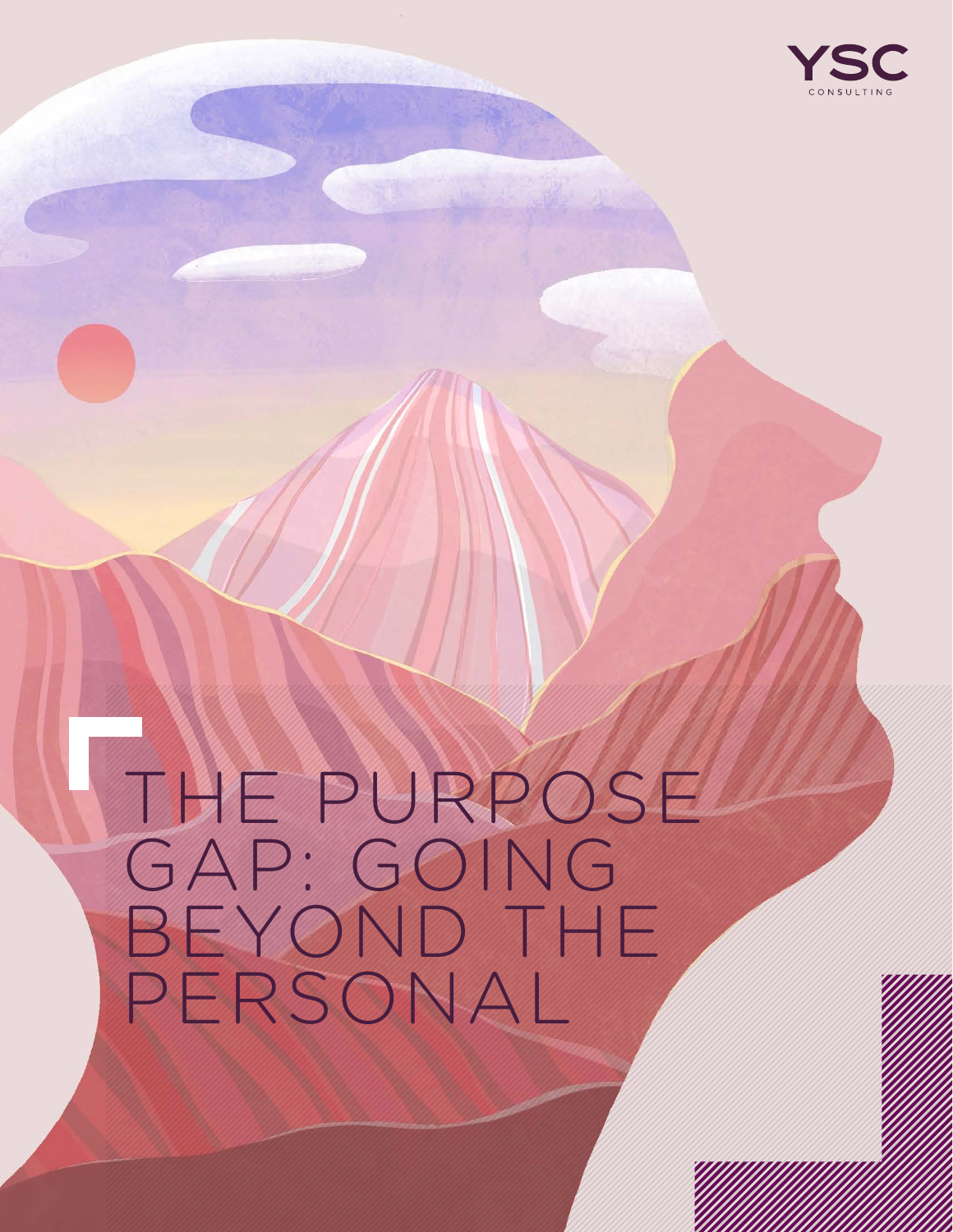# MORE THAN ME

For over a decade, the invitation to find your 'why,' as popularised by Simon Sinek, has inspired many leaders to step back and consider their values, passions, and strengths to define their personal purpose. Starting with why can provide a motivating reason to come to work and an anchor to focus leadership decisions around. A compelling purpose statement enables leaders to be authentic in connecting their vision to their values and to then be able to clearly articulate this to others. This consistency of leading with purpose helps leaders inspire their people and unlock change. Meaning incites deeper levels of commitment from others, as it assigns greater value to day-to-day activity and helps quench the innate human desire for significance.

But too often purpose is developed with an individualistic lens and a one-directional focus. Most leadership purpose statements are 'what I want to offer' others, e.g., my purpose is to "inspire people to be the best they can be" or to "empower creative thinking in others". These are all worthy impact intentions and at one time would have felt unique. However, leadership has evolved. Bringing out the best in people, empowering others and encouraging creativity in today's world is just good leadership.

We find ourselves in a new era in which the world's problems have become organizations' problems, and an organization's problems naturally fall on their leaders to help resolve. In a world of tumultuous change and mega challenges, the personal purpose of senior leaders cannot be contained to 'what do I want to offer the world' – but needs to answer, 'what does the world need from me?'

## MORE THAN WORDS

At worst, an organizational purpose is a branding exercise. A lofty statement to customers that positions the company to be something more than profit driven. However, organizations find themselves under greater scrutiny by a wider range of stakeholders these days. Words on a page without proof points don't stick.

Some values-based organizations led the way in the late 90s by connecting their values to a bigger purpose in society. The shift from predominantly shareholderdriven, and therefore profit-driven organizations, to thinking about positive impact on customers, employees, suppliers, and communities. Only in recent

years has there been an intensifying expectation of all businesses to operate within a more altruistic framework. Helping to codify this sentiment shift was Business Roundtable's 2019 'Statement on the Purpose of a Corporation'1, which defined the concept of stakeholder capitalism.

We have seen the pandemic accelerate these organizational zeitgeists across interested groups. Employees are looking to their organizations and their leaders to use their power and position to have a positive impact in the world. Many sectors and regions are finding themselves in a strong labor market, where individuals can demand more of their current or prospective employers. Customers want to buy from companies that care about their impact in the world  $-$  on people, the planet and increasingly on political issues. Astute to the changing currents, investors are putting their money in organizations that are reinventing themselves to meet these moving stakeholder expectations. The massive growth across the 'green economy' epitomises this.

This broader set of stakeholder expectations are propelling many organizations to step back, identify their enduring reason to exist and figure out how they can 'do good' in the world. In other words, to crystalise the company's unique reason for being and how this has a positive impact on society. Whilst it is inspiring to see many enterprises developing an organizational purpose statement, those sentiments are rarely reflected in senior leaderships' articulation of their own purposes. There is an overlooked gap that we now need to bridge between personal and organizational purpose.

### BRIDGING THE GAP

So where does the possibility lie within personal purpose? Senior leaders have both a gift and a responsibility to use the influence their roles bestow for collective good. By all means they should take the time to think through what is important to them – their morals, values, passions, and drivers – as this will enable them to lead from the heart. But they shouldn't stop there. The world needs leaders to make the most of their roles. There is an imperative to look around and notice what changes are needed within their sectors, countries, and industries. With so much going on in the world, this exercise could feel entirely overwhelming and/or impossible. It would be easier to retreat to a personal purpose which feels much more achievable. Thinking about the possibility of purpose is not an ask to solve all the world's problems. However, senior

<sup>1</sup> https://www.businessroundtable.org/businessroundtable-redefines-the-purpose-of-a-corporation-topromote-an-economy-that-serves-all-americans